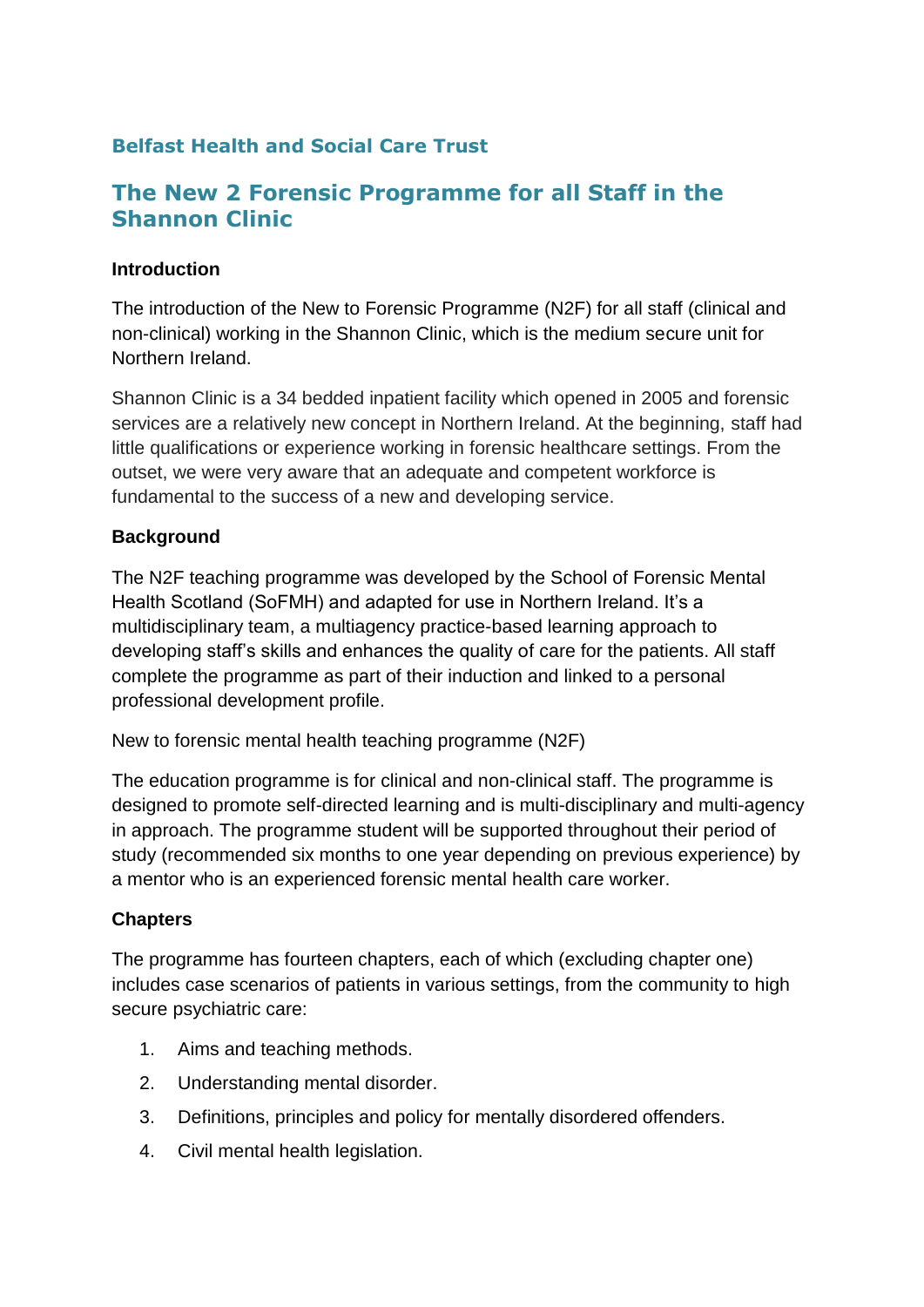- 5. Forensic mental health services.
- 6. Attitudes to mentally disordered offenders
- 7. Forensic mental health services and the criminal justice system: understanding the relationship.
- 8. Psychiatric defences and legislation for mentally disordered offenders.
- 9. Assessment, treatment and management of mentally disordered offenders.
- 10. Multidisciplinary working, communication and managing difference.
- 11. Safety of staff, patients and public including risk assessment and management.
- 12. Taking account of the views of users and carers.
- 13. Forensic Learning Disability Services.
- 14. Mental Health in Prison.

The patients and carers advocates were involved in the development of the programme and deliver the training to staff. There is a specific chapter allocated to the user and carer perspective. It is envisaged that patients who have a lived experience of forensic settings could also deliver on the programme.

Staff progress through the programme at their own pace, supported by a mentor which can take 3 to 12 months to complete. The mentor is a competent practitioner familiar to the practice setting and to the service user group.

It's a self-directed, problem-based learning approach, challenging participants to seek solutions to real and actual problems.

Case studies are used in context to stimulate curiosity and promote learning of the subject matter.

The participant keeps a reflective diary which promotes planning and achieving learning goals.

### **An RQIA Inspection (2016) reported:**

'Staff who met with inspectors reflected positively about their experience of the training that they had received'.

'Patients stated they were treated with dignity and respect, and that staff were considerate and responded compassionately when help was needed'.

'Nursing staff in all three wards felt the nursing management within the ward was effective and supportive'.

An evaluation of the N2F Programme carried out by Walker et al (2018) highlighted that practice based learning had a positive impact for both staff and the service user.